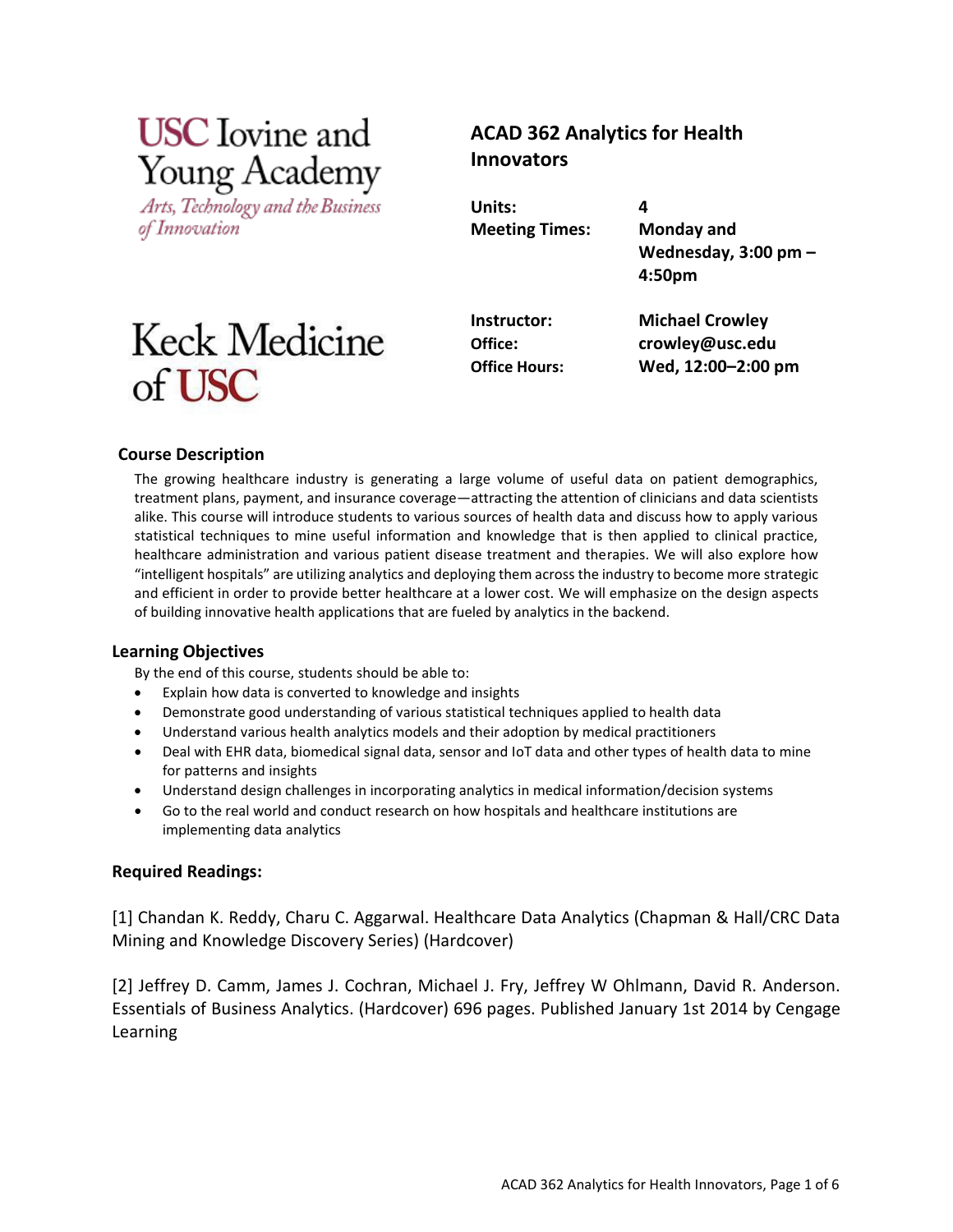# **RapidMiner Tool**

In this course you will learn and use RapidMiner, an open-source GUI-based data mining tool. Students will be able to implement a step-by-step process for predicting an outcome or discovering hidden relationships from the data using RapidMiner.

You can download RapidMiner Studio from <https://rapidminer.com/products/studio/>

# **Grading Breakdown**

| In-class activities  | 10%  |
|----------------------|------|
| Labs                 | 40%  |
| Midterm              | 25%  |
| <b>Final Project</b> | 25%  |
| <b>Total</b>         | 100% |

# **Grading Scale**

Course final grades will be determined using the following scale.

A 93-100 A- 90-92 B+ 88-89 B 83-87 B- 80-82 C+ 78-79 C 73-77 C- 70-72 D+ 68-69 D 63-67 D- 60-62 F 59 and below

## **Course Structure**

Students are expected to:

• Complete weekly labs, readings, in-class activities, and final project

Students are responsible for completing assigned work by stated deadlines.

## **Policies**

Due dates and requirements for all assigned work will be posted on the course site on Blackboard.

It if the student's responsibility to post work by the due date following the defined class procedures, even if you miss class. Work turned in late will be assessed the following penalties:

- Up to 24 hours late: 20% deduction
- 24 to 48 hours late: 50% deduction
- After 48 hours, zero score.

### **Academy Student Attendance Policy**

ACAD 362 Analytics for Health Innovators, Page 2 of 6 The Academy maintains rigorous academic standards for its students and on-time attendance at all class meetings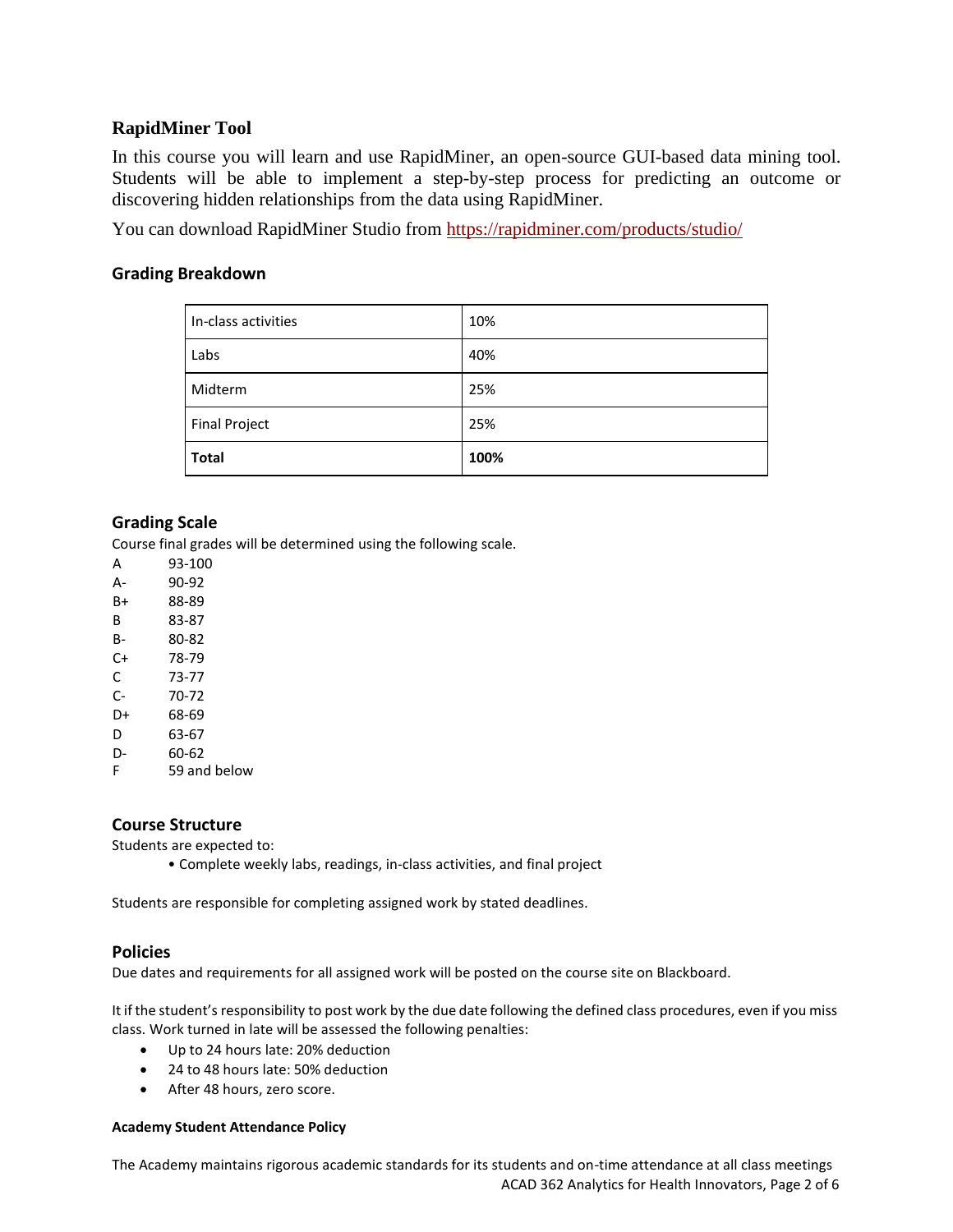is expected. Each student will be allowed two excused absences over the course of the semester for which no explanation is required. Students are admonished to not waste excused absences on non-critical issues, and to use them carefully for illness or other issues that may arise unexpectedly. Except in the case of prolonged illness or other serious issue (see below), no additional absences will be excused. Each unexcused absence will result in the lowering of the final grade by 1/3 of a grade (e.g., an A will be lowered to A-, an A- will be lowered to B+, etc.).

Students remain responsible for any missed work from excused or unexcused absences. Immediately following an absence, students should contact the instructor to obtain missed assignments or lecture notes and to confirm new deadlines or due dates. Extensions or other accommodations are at the discretion of the instructor.

Automatically excused absences normally may not be used for quiz, exam or presentation days. Using an excused absence for a quiz, exam or presentation, such as in the case of sudden illness or other emergency, is at the discretion of the instructor.

In the case of prolonged illness, family emergencies, or other unforeseen serious issues, the student should contact the instructor to arrange for accommodation. Accommodation may also be made for essential professional or career-related events or opportunities. All accommodations remain at the discretion of the instructor, and appropriate documentation may be required.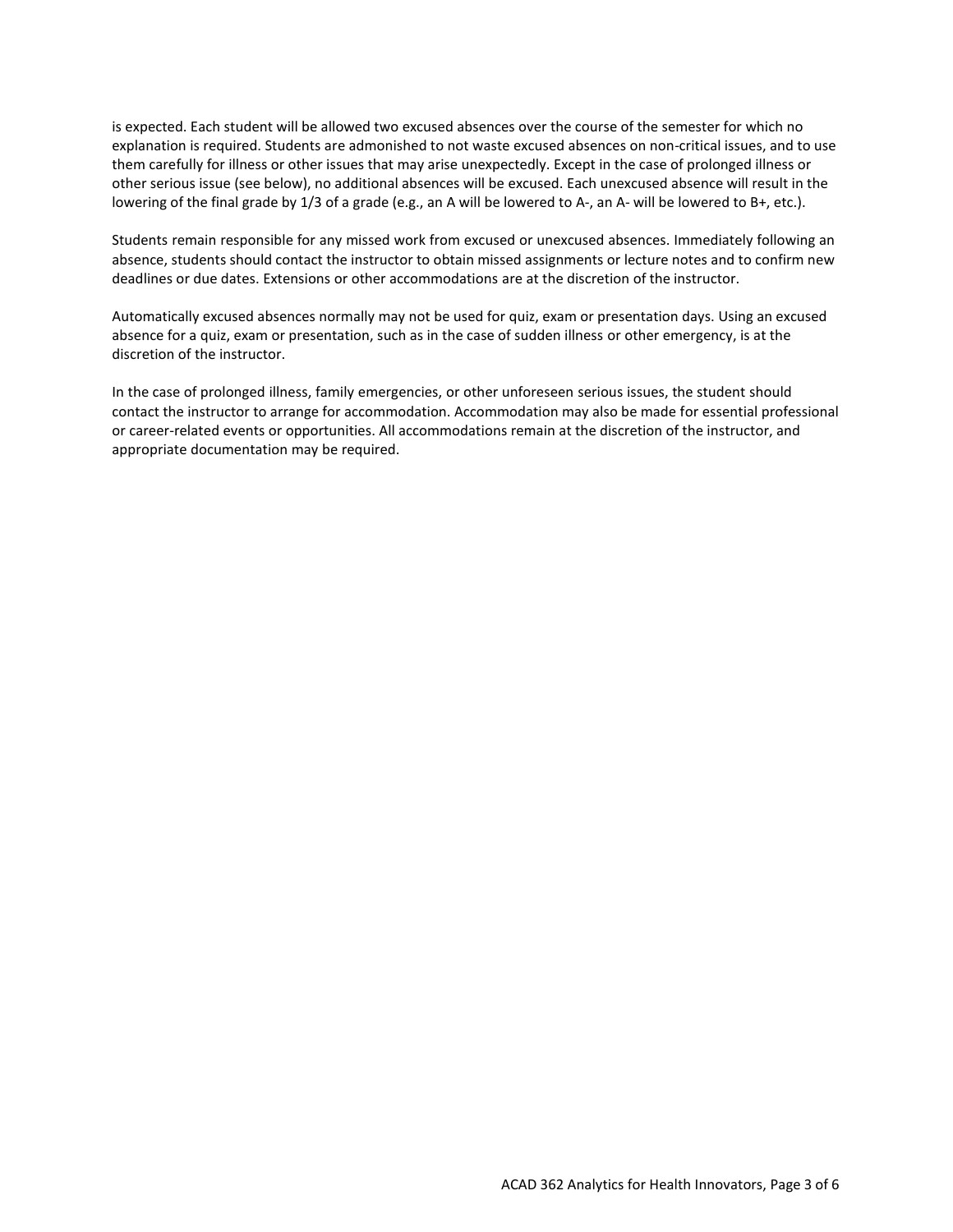# **Course Schedule: A Weekly Breakdown**

|        | <b>Topic/Daily Activities</b>                                                                     | <b>Readings and Homework</b> | Labs/Assignments<br>(week assigned) |
|--------|---------------------------------------------------------------------------------------------------|------------------------------|-------------------------------------|
| Week 1 | Introduction to Analytics Methods<br>and Models; Introduction to<br>RapidMiner; In-class activity | Camm et al., Chapter 1       | Lab 1                               |
|        | Overview of Healthcare Analytics;<br>Healthcare Analytics Failure: Case<br>Study                  | Reddy et al. Chapter 1       |                                     |
| Week 2 | Overview of using Data - Descriptive<br>Statistics; In-class activity                             | Camm et al., Chapter 2       | Lab <sub>2</sub>                    |
|        | Healthcare Data Sources -<br><b>Introduction to EHRs</b>                                          | Reddy et al., Chapter 2      |                                     |
| Week 3 | No class on Monday - Labor Day                                                                    |                              | Lab <sub>3</sub>                    |
|        | Data Visualization; In-class activity                                                             | Camm et al., Chapter 3       |                                     |
| Week 4 | Simple<br>Multiple<br>and<br>Linear<br>Regression Models in Healthcare;<br>In-class activity      | Camm et al., Chapter 4       | Lab 4                               |
|        | Mining of Sensor Data in Healthcare Reddy et al., Chapter 4                                       |                              |                                     |
| Week 5 | Time Series Analysis and Forecasting; Camm et al., Chapter 5<br>In-class activity                 |                              | Lab <sub>5</sub>                    |
|        | Genomic<br>Analysis<br>for<br>Data<br><b>Personalized Medicine</b>                                | Reddy et al., Chapter 6      |                                     |
| Week 6 | Data Mining; In-class activity                                                                    | Camm et al., Chapter 6       | Lab <sub>6</sub>                    |
|        | Natural Language Processing and<br>Data Mining for Clinical Text                                  | Reddy et al., Chapter 7      |                                     |
| Week 7 | Linear Optimization Models; In-class<br>activity                                                  | Camm et al., Chapter 8       |                                     |
|        | Midterm Review                                                                                    |                              |                                     |
| Week 8 | Mining the Biomedical Literature                                                                  | Reddy et al., Chapter 8      | Lab <sub>7</sub>                    |
|        | <b>Midterm Exam</b>                                                                               |                              |                                     |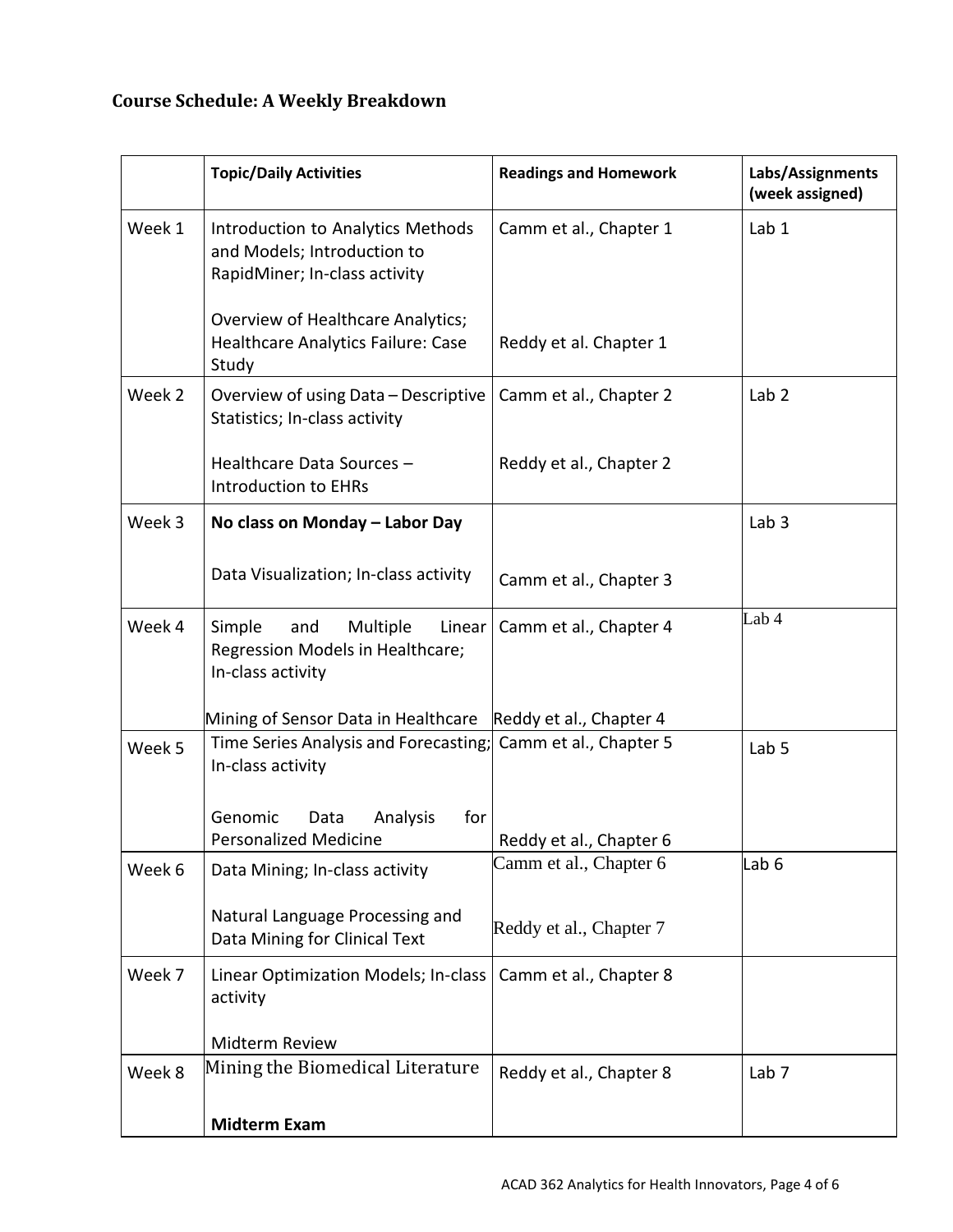| Week 9                     | Integer Linear Optimization Models;<br>In-class activity              | Camm et al., Chapter 9   | Lab <sub>8</sub>     |
|----------------------------|-----------------------------------------------------------------------|--------------------------|----------------------|
|                            | Social Media Analytics for<br>Healthcare                              | Reddy et al., Chapter 9  |                      |
| Week 10                    | Nonlinear Optimization Models; In-<br>class activity                  | Camm et al., Chapter 10  | Final Project Part1  |
|                            | A Review of Clinical Prediction<br>Models                             | Reddy et al., Chapter 10 |                      |
| Week 11                    | Monte Carlo Simulation; In-class<br>activity                          | Camm et al., Chapter 11  |                      |
|                            | Temporal<br>Mining<br>Data<br>for  <br><b>Healthcare Data</b>         | Reddy et al., Chapter 11 |                      |
| Week 12                    | Decision Analysis; In-class activity                                  | Camm et al., Chapter 12  | Final Project Part2  |
|                            | Visual Analytics for Healthcare                                       | Reddy et al., Chapter 12 |                      |
| Week 13                    | Predictive Models for Integrating<br><b>Clinical and Genomic Data</b> | Reddy et al., Chapter 13 |                      |
|                            | Information Retrieval for Healthcare                                  | Reddy et al., Chapter 14 |                      |
| Week 14                    | Final Project Part 2 presentations                                    |                          | Final Project Part 3 |
|                            | Thanksgiving Break - no class on<br>Wednesday                         |                          |                      |
| Week 15                    | Data Analytics for Pervasive Health                                   | Reddy et al., Chapter 16 |                      |
|                            | <b>Clinical Decision Support Systems</b>                              | Reddy et al., Chapter 19 |                      |
| <b>Dec 13</b><br>$2 - 4pm$ | Final Exam Period - Final Project<br>Presentations                    |                          |                      |
|                            |                                                                       |                          |                      |